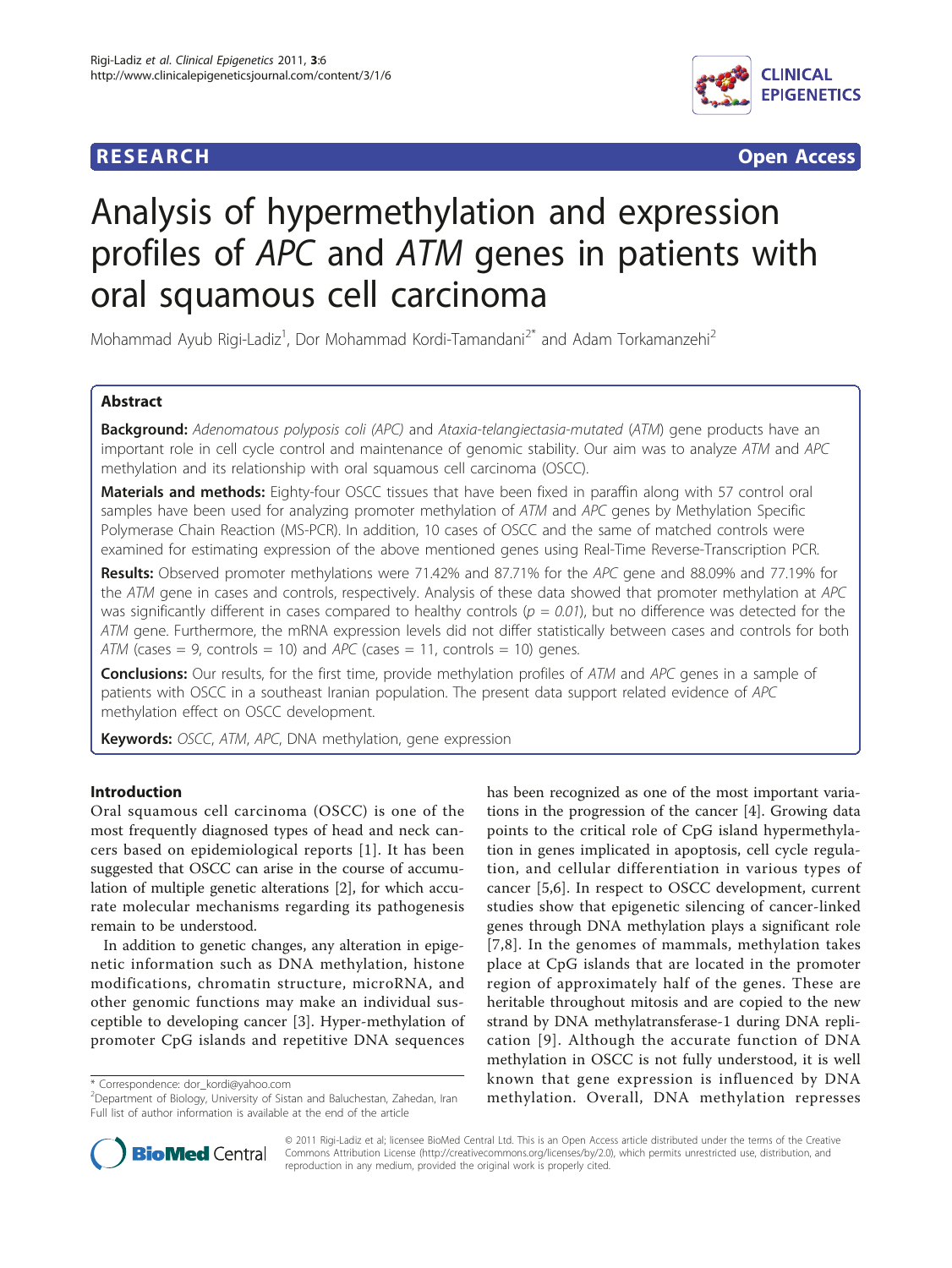transcription, and loss of methylation restores gene activation [\[10\]](#page-4-0).

In this study, we examined hypermethylation of ataxia-telangiectasia-mutated (ATM) and adenomatous polyposis coli (APC) genes and their expression profiles in patients with OSCC.

ATM gene is located on chromosome 11q22-23[[11](#page-4-0)], and encodes a serine-threonine kinase that belongs to the phosphatidylinositol-3 kinase (PI-3K) family. This enzyme plays an essential role in the pathways activated by DNA breaks [[12](#page-4-0)]. In reaction to various agents that damage DNA, ATM phosphorylates p53, which increases its stabilization and expression level, ultimately leading to cell cycle arrest, DNA repair, and apoptosis[[13\]](#page-4-0). However, the possible link between p53 and ATM deactivation in the expansion and development of human tumors is not well established. A number of groups have identified the 11q22-23 locus as a common deletion site in head and neck squamous cell carcinoma (HNSCC)[[14](#page-4-0)]. However, it is presently unclear whether ATM is exhibiting this deletion in the HNSCCs, because this protein has an important role in preserving genomic homeostasis in HNSCC and other types of cancers [[15,16\]](#page-4-0).

APC gene is located on chromosome 5q21-q22 and encodes a homodimeric protein that functions in the cytoplasm and nucleus of the cells and has an important role in cell cycle arrest and apoptosis [\[17\]](#page-4-0). The wildtype APC protein acts as a vital controller in the Wntsignaling pathway [[18\]](#page-4-0). A relationship between methylation of CpG sites of APC gene and different types of

cancer have recently been observed [[19](#page-4-0),[20\]](#page-4-0). However, the associations of APC and ATM genes' methylation with gene silencing mechanisms have not yet been fully elucidated. The aim of our study was to investigate the effect of hypermethylation of APC and ATM genes and their expression profile in patients with OSCC.

# Results

# Detection of methylation in APC and ATM genes using MS-PCR

Results of the APC and ATM genes methylation status in patients with OSCC and healthy individuals and their relationship with clincopathalogical parameters are shown in Tables 1 and [2](#page-2-0). There was no significant association between methylation status of ATM and APC and clinical parameters such as sex, age, and tumor stages. As shown in table [3,](#page-2-0) methylation of ATM was found in 88.09% (74 out of 84) of patients with OSCC and in 77.19% (44 out of 57) of healthy controls. Similarly, APC gene methylation was 71.42% (60 out of 84) in cases and 87.71% (50 out of 57) in controls. Comparison of methylation status between cases and controls revealed statistically significant differences for APC ( $p =$ 0.01) and insignificant for ATM. This part of result has been analyzed by  $\chi$ 2 and t tests.

# Analysis of relative APC and ATM genes expression

Analysis of relative gene expression  $(2^{-\Delta\Delta CT})$  for APC and ATM between cases and controls was done by Mann-Witny test. As shown in Table [4,](#page-2-0) APC relative

Table 1 Relationship between APC promptor methylation and clinicopathology parameters in healthy controls and cases

| <b>Characteristics</b>                                                                                                                                                                                                                                                                                                                                                                                                       | Controls<br>$N = 57$ | * APC Methylation status |                | P value        | Cases          | APC methylation status |                | $**p$<br>value |
|------------------------------------------------------------------------------------------------------------------------------------------------------------------------------------------------------------------------------------------------------------------------------------------------------------------------------------------------------------------------------------------------------------------------------|----------------------|--------------------------|----------------|----------------|----------------|------------------------|----------------|----------------|
|                                                                                                                                                                                                                                                                                                                                                                                                                              |                      |                          |                |                | $N = 84$       |                        |                |                |
|                                                                                                                                                                                                                                                                                                                                                                                                                              |                      | Present<br>N(%)          | Absent<br>N(%) |                |                | Present<br>N(%)        | Absent<br>N(%) |                |
| Mean age                                                                                                                                                                                                                                                                                                                                                                                                                     | $39.07 \pm 14$       |                          |                |                | 54.14 $\pm$ 18 |                        |                |                |
| < 50                                                                                                                                                                                                                                                                                                                                                                                                                         | 46                   | 39 (84.8)                | 7(15.2)        |                | 26             | 20(76.93)              | 6(23.07)       |                |
|                                                                                                                                                                                                                                                                                                                                                                                                                              |                      |                          |                | 0.9            |                |                        |                | 0.2            |
| > 50                                                                                                                                                                                                                                                                                                                                                                                                                         | 11                   | 10(90.90)                | 1(9.1)         |                | 58             | 39(67.24)              | 19(32.76)      |                |
| Sex                                                                                                                                                                                                                                                                                                                                                                                                                          |                      |                          |                |                |                |                        |                |                |
| Male                                                                                                                                                                                                                                                                                                                                                                                                                         | 21                   | 18 (85.7)                | 3(14.3)        |                | 39             | 32(82.05)              | 7(17.95)       |                |
|                                                                                                                                                                                                                                                                                                                                                                                                                              |                      |                          |                | 0.06           |                |                        |                | 0.72           |
| Female                                                                                                                                                                                                                                                                                                                                                                                                                       | 36                   | 32(88.88)                | 4(11.12)       |                | 45             | 28(62.22)              | 17(37.78)      |                |
| Stage                                                                                                                                                                                                                                                                                                                                                                                                                        |                      |                          |                |                |                |                        |                | 0.05           |
| L                                                                                                                                                                                                                                                                                                                                                                                                                            |                      |                          | $\overline{a}$ | $\overline{a}$ | 18             | 11(61.11)              | 7(38.89)       |                |
| $\label{eq:1} \prod_{i=1}^n \alpha_i \, \prod_{i=1}^n \alpha_i \, \prod_{i=1}^n \alpha_i \, \prod_{i=1}^n \alpha_i \, \prod_{i=1}^n \alpha_i \, \prod_{i=1}^n \alpha_i \, \prod_{i=1}^n \alpha_i \, \prod_{i=1}^n \alpha_i \, \prod_{i=1}^n \alpha_i \, \prod_{i=1}^n \alpha_i \, \prod_{i=1}^n \alpha_i \, \prod_{i=1}^n \alpha_i \, \prod_{i=1}^n \alpha_i \, \prod_{i=1}^n \alpha_i \, \prod_{i=1}^n \alpha_i \, \prod_{$ |                      |                          |                |                | 18             | 15(83.33)              | 3(16.64)       |                |
| $\left\vert \right\vert \right\vert$                                                                                                                                                                                                                                                                                                                                                                                         |                      |                          |                |                | 43             | 31(72.08)              | 12(27.92)      |                |
| $\mathsf{IV}$                                                                                                                                                                                                                                                                                                                                                                                                                |                      |                          |                |                | 5              | 2(40)                  | 3(60)          |                |

\* Methylation present: means that PCR product is produced only with methylated primers.

Methylation absent: means that PCR product is produced only with unmethylated primers.

\*\*Chi-square test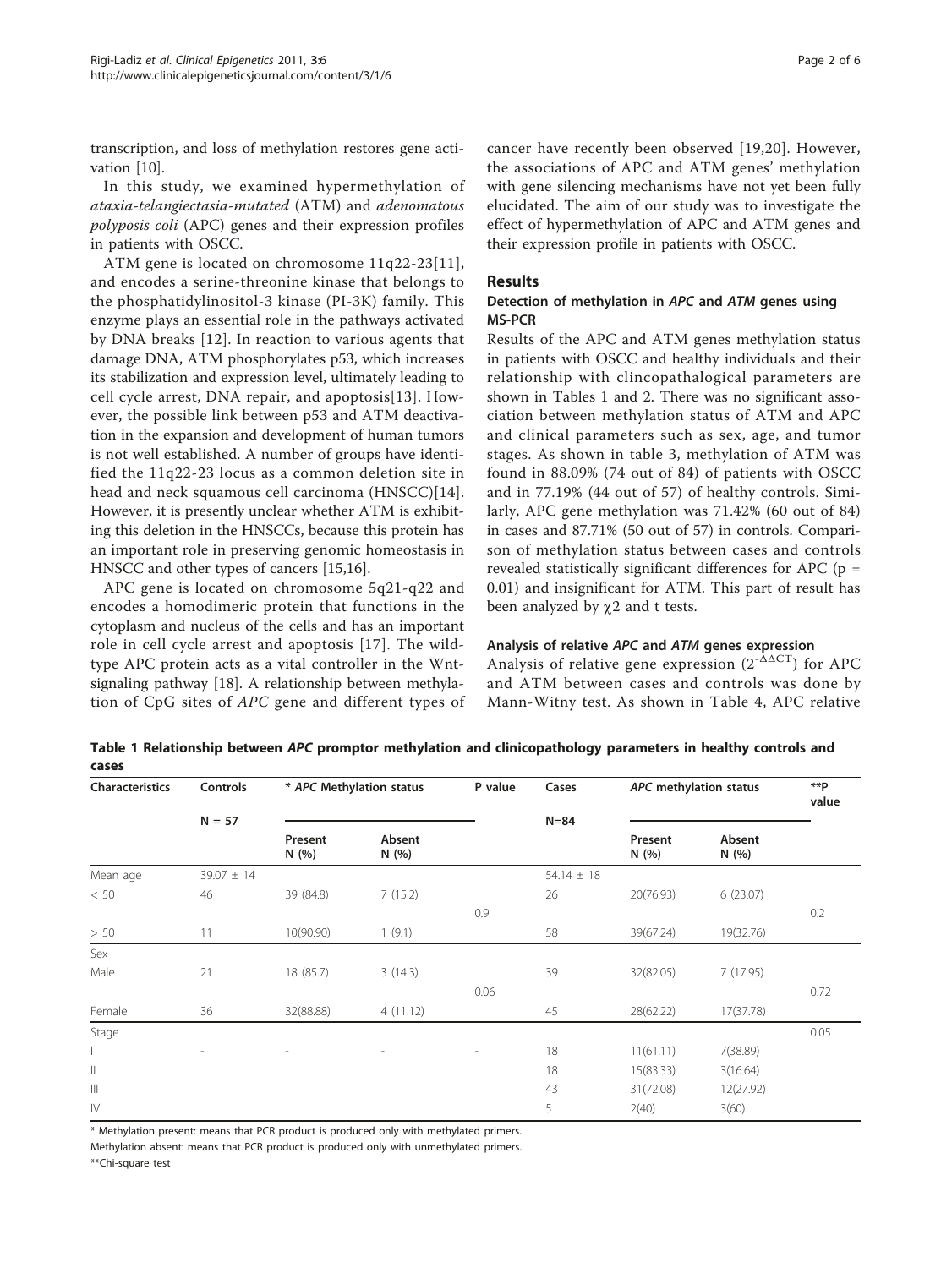| <b>Characteristics</b> | <b>Controls</b><br>$N = 57$ | ATM methylation status |                          | P value                  | Cases<br>$N = 84$ | ATM methylation status |                | *P<br>value |
|------------------------|-----------------------------|------------------------|--------------------------|--------------------------|-------------------|------------------------|----------------|-------------|
|                        |                             | Present<br>N(%)        | Absent<br>N(%)           |                          |                   | Present<br>N(%)        | Absent<br>N(%) |             |
| Mean age               | $39.07 \pm 14$              |                        |                          |                          | $54.14 \pm 18$    |                        |                |             |
| < 50                   | 46                          | 36(78.26)              | 10(21.74)                | 0.3                      | 26                | 23(88.46)              | 3(11.54)       | 0.103       |
| > 50                   | 11                          | 8(72.72)               | 3(27.28)                 |                          | 58                | 51(87.93)              | 7(12.07)       |             |
| Sex                    |                             |                        |                          |                          |                   |                        |                |             |
| Male                   | 21                          | 17(80.95)              | 4(19.05)                 | 0.6                      | 40                | 34(85)                 | 6(15)          | 0.404       |
| Female                 | 36                          | 27(75)                 | 9(25)                    |                          | 44                | 40(90.90)              | 4(9.1)         |             |
| Stage                  |                             |                        |                          |                          |                   |                        |                |             |
|                        |                             |                        |                          |                          | 18                | 16(88.88)              | 2(11.12)       | 0.465       |
| $\mid \mid$            | $\overline{\phantom{a}}$    | $\overline{a}$         | $\overline{\phantom{a}}$ | $\overline{\phantom{a}}$ | 18                | 15(83.32)              | 3(16.68)       |             |
| $\  \, \ $             |                             |                        |                          |                          | 43                | 38(83.36)              | 5(11.64)       |             |
| $\mathbb{N}$           |                             |                        |                          |                          | 5                 | 5(100)                 | $\circ$        |             |

<span id="page-2-0"></span>Table 2 Relationship between ATM promptor methylation and clinicopathology parameters in healthy controls and cases

\*Chi-square test

expression was  $2.06 \pm 2$  for cases (n = 11, range: 0.004-7.4) and  $0.95 \pm 1.31$  for controls (n = 10, range: 0.002-3.43). The ATM data were  $0.5 \pm 0.9$  for cases (n = 9, range: 0.005-2.94) and  $1.48 \pm 2.2$  for controls (n = 10, range: 0.0001-6.27). The difference was not statistically significant between patients and healthy individuals.

# **Discussion**

In this study, our results indicated a significant difference in methylation profile between cases and controls for APC gene ( $p = 0.01$ ), but not for ATM.

In recent years, gene expression, as well as other molecular profiling, has been used as biological tools for diagnosis of cancer [\[21,22](#page-4-0)]. These molecular approaches also have the potential to explore molecular mechanisms of the disease and to pave the road to targeted cancer fighting drugs and advanced treatments [\[23](#page-4-0)]. APC is one the most important elements of the Wnt-signaling pathway; its activation is a general characteristic of solid tumors such as bladder, prostate, and renal tumors. Epigenetic down regulation of Wnt pathway inhibitors may contribute to aberrant activation of Wnt signaling pathway [[24\]](#page-4-0). Hypermethylation of APC promoter can silence

Table 3 Comparison of promoter methylation of APC and ATAM genes in patients with oral cavity cancer and healthy controls

| Gene     | <b>Methylation statuse</b> | Controls<br>N(%) | Cases<br>N(%) | *P value |
|----------|----------------------------|------------------|---------------|----------|
| APC      | Present                    | 50 (87.71)       | 60 (71.42)    | 0.01     |
|          | Absent                     | 7(12.29)         | 24 (28.58)    |          |
| ATM      | Present                    | 44 (77.19)       | 74 (88.09)    | 0.8      |
|          | Absent                     | 13(22.81)        | 10(11.91)     |          |
| $\cdots$ |                            |                  |               |          |

\*Chi-square test

gene expression by interfering with the binding of transcription factors to the promoter [[25\]](#page-4-0). According, with our results, Uesugi and his colleagues have reported that inactivation of the APC gene via hypermethylation has a significant role in oral carcinogenesis [\[26\]](#page-4-0).

Jing et al., (2010) have also reported an association between hypermethylation of APC gene promoter and breast cancer [[27](#page-4-0)]. Furthermore, there are reports that APC promoter hypermethylation is linked with H. pylori-associated gastritis [[28\]](#page-4-0), cervical cancer [[29](#page-5-0)], and esophageal adenocarcinoma [[30](#page-5-0)]. While our observations support the connection between APC hypermethylation with OSCC progression, this study did not find any significant change in APC expression levels between patients and controls. One explanation for these observation may be due to the involvement of other factors which reducee gene expression. Also, since the number of tumor and control samples analyzed was relatively small it was not enough to establish a strong and significant relationship between hypermethylation and gene expression for these genes. Further analysis involving larger sample sizes are needed to elucidate this matter.

Table 4 Comparison of gene expression levels (2-ΔΔCT) of ATM and APC between patients with oral cavity cancer and healthy controls.

| $\frac{1}{2}$ |  |    |                                   |                                           |  |
|---------------|--|----|-----------------------------------|-------------------------------------------|--|
| Gene          |  | N. |                                   | Mean $\pm$ SD P-value (Mann-Whitney test) |  |
|               |  |    | APC Cases $11$ $2.06 \pm 2.6$ 0.3 |                                           |  |
|               |  |    | Controls $10 \t 0.95 + 1.31$      |                                           |  |
| ATM           |  |    | Cases 9 $0.5 + 0.9$ 0.9           |                                           |  |
|               |  |    | Controls $10 \t 1.48 + 2.2$       |                                           |  |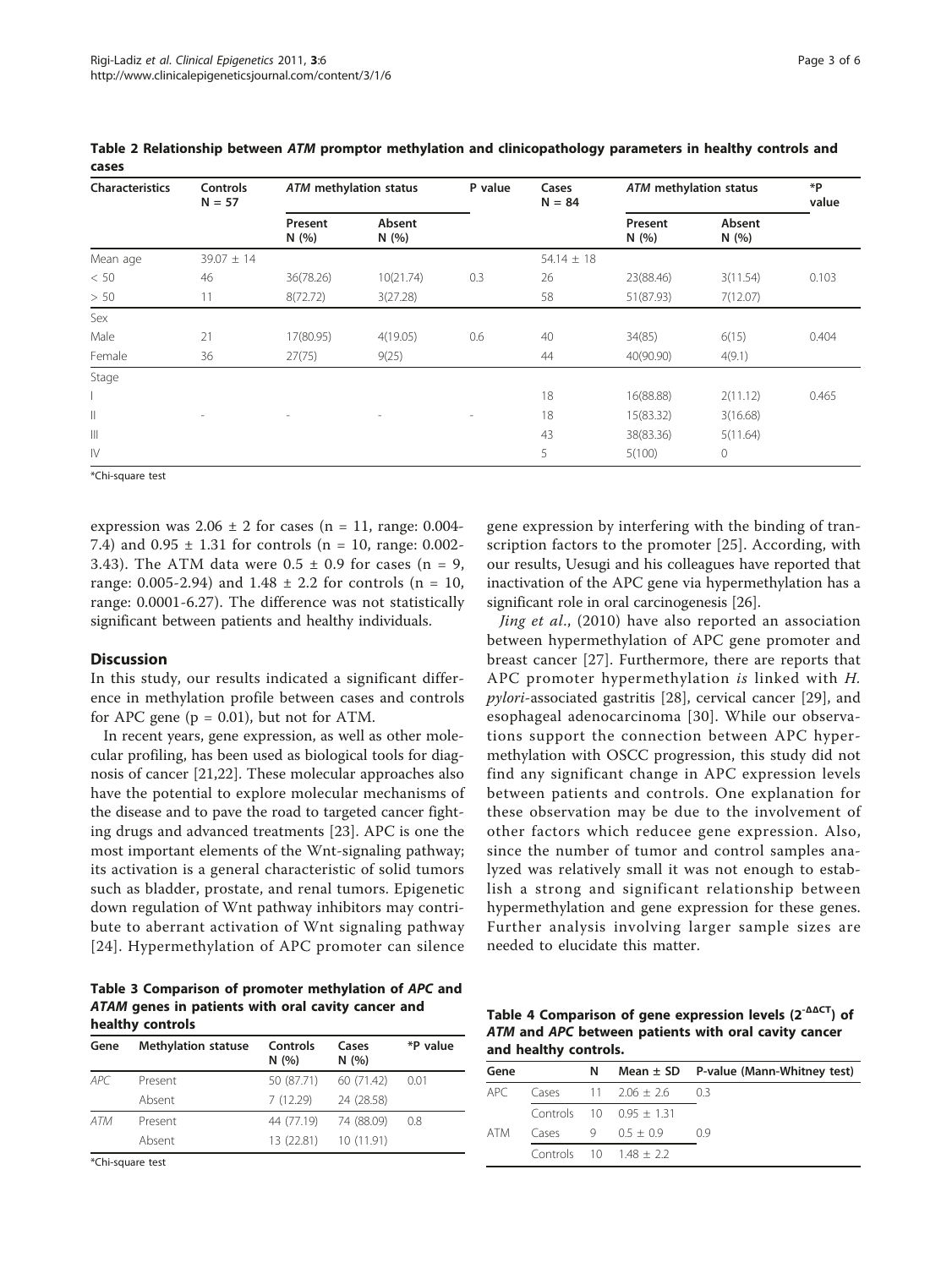| Genes                 | <b>Sequences</b>                                          | Annealing<br>temperature |
|-----------------------|-----------------------------------------------------------|--------------------------|
| APC M                 | F:GAACCAAAACGCTCCCCAT<br>R:TTATATGTCGGTTACGTGCGTTTATAT    | 61                       |
| APC U                 | F:AAACCAAAACACTCCCCATTC<br>R:AGTTATATGTTGGTTATGTGTGTTTAT  | 56                       |
| ATM M                 | F:GGAGTTCGAGTCGAAGGG<br>R:CTACCTACTCCCGCTTCCGA            | 65                       |
| ATM U                 | F:GTTTTGGAGTTTGAGTTGAAGGGT<br>R:AACTACCTACTCCCACTTCCAA    | 60                       |
| GAPDH (Real Time-PCR) | F: CCACTCCTCCACCTTTGAC<br>R: ACCCTGTTGCTGTAGCCA           | 60                       |
| APC(Real Time-PCR)    | F:CTTCAAAATTACCTCCAC R:CTCCTCTAACTCCTTCTC                 | 60                       |
| ATM(Real Time-PCR)    | F:CAGGGTAGTTTAGTTGAG GTTGACAG R:CTATACTGGTGGTCAGTGCCAAAGT | 60                       |

Table 5 Primer sequences and annealing temperature

ATM gene is a component of the PI3 kinase family, which is vital in signaling pathways of DNA damage. ATM kinase activates and phosphorylates a number of downstream regulatory proteins that are significant in apoptosis, DNA repair, and cell cycle arrest [[31](#page-5-0)]. Various reports have shown the association of ATM mutation with risk of different human malignancies including breast, prostate, and ovarian cancers, mantle cell lymphoma, and B-cell chronic lymphocytic leukemia. The primary molecular pathway(s) by which ATM gene leads to these alterations are not well known [[32\]](#page-5-0). So far, no study has shown strict involvement of ATM gene methylation with OSCC.

The results of Wai et al., (2004) indicated 45% hypermethylation of ATM gene in fecal DNA of patients with colorectal cancer and its lack in healthy controls [\[33\]](#page-5-0). This has the potential to be used as predictive factor for patients with non-small cell cancer [\[34](#page-5-0)] and thyroid carcinoma [\[35](#page-5-0)].

Vo QN et al., (2004) showed a link between decreased ATM function due to epigenetic silencing and sporadic breast malignancy [[36\]](#page-5-0). On the contrary, a study on a full range of B-cell lines with variable degrees of differentiation showed that methylation of ATM gene is far less frequent in lymphomagenesis compared to deletions and mutations [\[37\]](#page-5-0).

DNA methylation and histone modification emerge to work together to silence the expression of a number of genes in cancer, such as APC and hMLH1 [\[25](#page-4-0)[,38](#page-5-0)]. However, our study has some limitations, it has been focus on analysis of 2 genes so, identification of further novel CpG islands that are specifically linked with OSCC will be needed to create a panel with higher sensitivity that maintains high specificity, and studies examining detection of such a panel of genes by newly developed quantitative assays should be undertaken.

Obviously, additional studies are needed to further elucidate the relationship between DNA methylation, demethylation, and histone modification in genes

regulation. Results from such research may support new strategies and suggest further study with larger sample size for better understanding of molecular mechanisms of cancer, which play a critical role in prevention and management of disease.

# Materials and methods

# Samples and DNA preparation

Eighty-four OSCC tissues that had been fixed in paraffin along with 57 control oral mucosa were collected from patients without history of OSCC who were referred to Periodontics Department, Dental School, Zahedan University of Medical Sciences. All procedures in this study were approved by the Ethical Board at the Zahedan University of Medical Sciences. Genomic DNA was extracted using QIAamp DNA Kits from cancerous (Cat. No. 56404, Qiagen) and healthy control (Cat. No.51304, Qiagen) samples, and then its quality was estimated by a spectrophotometer.

# Methylation-Specific Polymerase Chain Reaction (MS-PCR)

The process of bisulfite conversion of DNA sampleswas conducted as previously described [[39\]](#page-5-0). MSP analysis of promoter regions of APC and ATM was carried out in 25 μl PCR reactions containing 1 μl of bisulfite-treated genomic DNA, oligonucleotide primers (25 pmol each/ reaction), dNTPs (200 μM each), 0.625 units of Hotstar Taq (Qiagen, Valencia, CA) in 1× PCR buffer and 2.5 mM MgCl2. Thermo cycling conditions were carried out using the following settings: 95°C for 10 min; 40 cycles consisting of [30 s at 95°C, 30 s at 61°C for APC (M), 56°C (U) and for ATM 65°C (M), 60°C (U),1 min at 72°C], and a final extension at 72°C for 10 min. Parallel with each set of MSP reactions, positive and negative controls were run. Ten microliters of each MSP reactions were electrophoresed on 3.5% agarose gels and were visualized by ethidium bromide staining. The list of primers were utilized are giving in Table 5.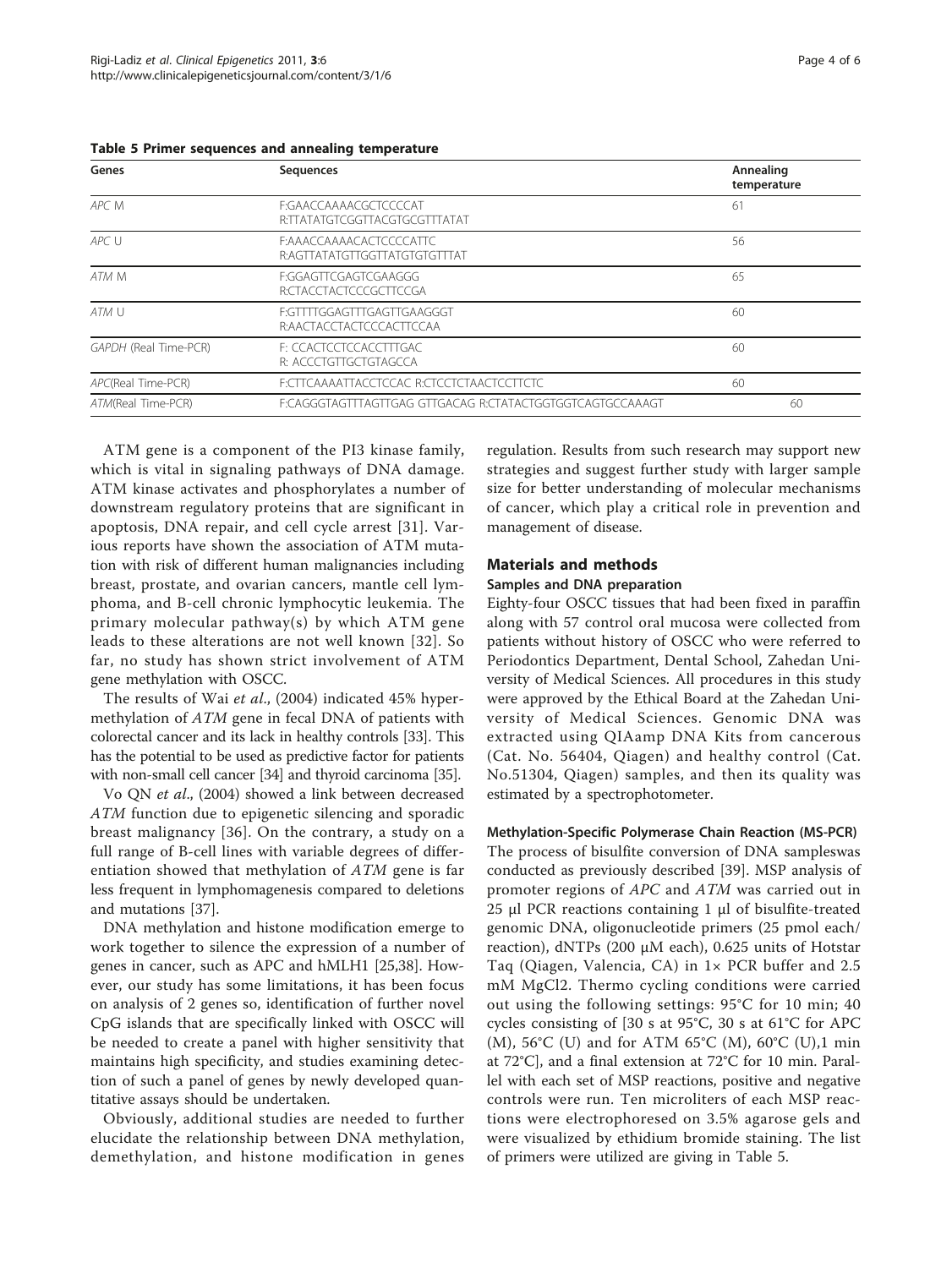# <span id="page-4-0"></span>Reverse transcription-PCR analysis of APC and ATM

We extracted total RNA from OSCC and control tissues using the High pure RNA Tissue kit (Cat No: 12033674001) and High pure FFPE RNA Micro kit (Cat No: 04823125001), respectively, according to the manufacturer's instructions. The cDNA synthesis kit (Cat No: K1611, Frmantase) was used for converting 1 μg of total RNA to cDNA according to the manufacturer's instructions. Real time-PCR of APC, ATM, and glyceraldehyde-3-phosphate dehydrogenize (GAPDH) were performed using SYBR green assay by 7300 Real-Time PCR System (Applied Biosystems, Foster City, CA).

## Statistical analysis

Analysis of data was carried out using SPSS software version 17.0 to evaluate association between methylation status of APC and ATM genes and clinical parameters by  $\gamma$ 2 and t tests. Assaying relative gene expression (2<sup>-</sup>  $\Delta\Delta\overrightarrow{CT}$ ) between cases and controls were done by Mann-Whitney test. Significance level was set at P < 0.05 for all tests.

#### Acknowledgements

This work was supported by joint research grants from the University of Sistan and Baluchestan (USB) and Zahedan University of Medical Sciences (ZUMS) to D.M.K.T., A. T. and M.Y.R.L. We sincerely acknowledge maintenance support from USB's Department of Biology.

#### Author details

<sup>1</sup>Department of Periodontics, Dental School, Zahedan University of Medical Sciences, Zahedan, Iran. <sup>2</sup>Department of Biology, University of Sistan and Baluchestan, Zahedan, Iran.

#### Authors' contributions

MR: participated in providing samples, DK: Carried out the molecular genetic studies, the design of the study and the statistical analysis. AT: Participated in its design and coordination. Finally, all authors read and approved the final manuscript.

#### Competing interests

The authors declare that they have no competing interests.

#### Received: 8 June 2011 Accepted: 1 November 2011 Published: 1 November 2011

#### References

- Parkin DM, Bray F, Ferlay J, Pisani P: [Global cancer statistics, 2002.](http://www.ncbi.nlm.nih.gov/pubmed/15761078?dopt=Abstract) CA Cancer J Clin 2005, 55(2):74-108.
- Sogabe Y, Suzuki H, Toyota M, Ogi K, Imai T, Nojima M, et al: [Epigenetic](http://www.ncbi.nlm.nih.gov/pubmed/18497987?dopt=Abstract) [inactivation of SFRP genes in oral squamous cell carcinoma.](http://www.ncbi.nlm.nih.gov/pubmed/18497987?dopt=Abstract) Int J Oncol 2008, 32(6):1253-61.
- 3. Kouzarides T: [Chromatin modifications and their function.](http://www.ncbi.nlm.nih.gov/pubmed/17320507?dopt=Abstract) Cell 2007, 128(4):693-705.
- 4. Feinberg AP, Ohlsson R, Henikoff S: [The epigenetic progenitor origin of](http://www.ncbi.nlm.nih.gov/pubmed/16369569?dopt=Abstract) [human cancer.](http://www.ncbi.nlm.nih.gov/pubmed/16369569?dopt=Abstract) Nat Rev Genet 2006, 7(1):21-33.
- Jones PA, Baylin SB: [The fundamental role of epigenetic events in cancer.](http://www.ncbi.nlm.nih.gov/pubmed/12042769?dopt=Abstract) Nat Rev Genet 2002, 3(6):415-28.
- 6. Fazzari MJ, Greally JM: [Epigenomics: beyond CpG islands.](http://www.ncbi.nlm.nih.gov/pubmed/15153997?dopt=Abstract) Nat Rev Genet 2004, 5(6):446-55.
- Ha PK, Califano JA: [Promoter methylation and inactivation of tumour](http://www.ncbi.nlm.nih.gov/pubmed/16389187?dopt=Abstract)[suppressor genes in oral squamous-cell carcinoma.](http://www.ncbi.nlm.nih.gov/pubmed/16389187?dopt=Abstract) Lancet Oncol 2006, 7(1):77-82.
- 8. Ogi K, Toyota M, Ohe-Toyota M, Tanaka N, Noguchi M, Sonoda T, et al: [Aberrant methylation of multiple genes and clinicopathological features](http://www.ncbi.nlm.nih.gov/pubmed/12374684?dopt=Abstract) [in oral squamous cell carcinoma.](http://www.ncbi.nlm.nih.gov/pubmed/12374684?dopt=Abstract) Clin Cancer Res 2002, 8(10):3164-71.
- 9. Flanagan JM, Munoz-Alegre M, Henderson S, Tang T, Sun P, Johnson N, et al: [Gene-body hypermethylation of ATM in peripheral blood DNA of](http://www.ncbi.nlm.nih.gov/pubmed/19153073?dopt=Abstract) [bilateral breast cancer patients.](http://www.ncbi.nlm.nih.gov/pubmed/19153073?dopt=Abstract) Hum Mol Genet 2009, 18(7):1332-42.
- 10. Irvine RA, Lin IG, Hsieh C-L: [DNA methylation has a local effect on](http://www.ncbi.nlm.nih.gov/pubmed/12215526?dopt=Abstract) [transcription and histone acetylation.](http://www.ncbi.nlm.nih.gov/pubmed/12215526?dopt=Abstract) Mol Cell Biol 2002, 22(19):6689-96.
- 11. Barr FG, Chatten J, D'Cruz CM, Wilson AE, Nauta LE, Nycum LM, et al: [Molecular assays for chromosomal translocations in the diagnosis of](http://www.ncbi.nlm.nih.gov/pubmed/7530783?dopt=Abstract) [pediatric soft tissue sarcomas.](http://www.ncbi.nlm.nih.gov/pubmed/7530783?dopt=Abstract) Jama 1995, 273(7):553-7.
- 12. Wu X, Ranganathan V, Weisman DS, Heine WF, Ciccone DN, O'Neill TB, et al: [ATM phosphorylation of Nijmegen breakage syndrome protein is](http://www.ncbi.nlm.nih.gov/pubmed/10839545?dopt=Abstract) [required in a DNA damage response.](http://www.ncbi.nlm.nih.gov/pubmed/10839545?dopt=Abstract) Nature 2000, 405(6785):477-82.
- 13. Wang JY: [Regulation of cell death by the Abl tyrosine kinase.](http://www.ncbi.nlm.nih.gov/pubmed/11114745?dopt=Abstract) Oncogene 2000, 19(49):5643-50.
- 14. Lese CM, Rossie KM, Appel BN, Reddy JK, Johnson JT, Myers EN, et al: [Visualization of INT2 and HST1 amplification in oral squamous cell](http://www.ncbi.nlm.nih.gov/pubmed/7539284?dopt=Abstract) [carcinomas.](http://www.ncbi.nlm.nih.gov/pubmed/7539284?dopt=Abstract) Genes Chromosomes Cancer 1995, 12(4):288-95.
- 15. Ai L, Vo QN, Zuo C, Li L, Ling W, Suen JY, et al: [Ataxia-telangiectasia](http://www.ncbi.nlm.nih.gov/pubmed/14744748?dopt=Abstract)[mutated \(ATM\) gene in head and neck squamous cell carcinoma:](http://www.ncbi.nlm.nih.gov/pubmed/14744748?dopt=Abstract) [promoter hypermethylation with clinical correlation in 100 cases.](http://www.ncbi.nlm.nih.gov/pubmed/14744748?dopt=Abstract) Cancer Epidemiol Biomarkers Prev 2004, 13(1):150-6.
- 16. Camacho E, Hernandez L, Hernandez S, Tort F, Bellosillo B, Bea S, et al: [ATM](http://www.ncbi.nlm.nih.gov/pubmed/11756177?dopt=Abstract) [gene inactivation in mantle cell lymphoma mainly occurs by truncating](http://www.ncbi.nlm.nih.gov/pubmed/11756177?dopt=Abstract) [mutations and missense mutations involving the phosphatidylinositol-3](http://www.ncbi.nlm.nih.gov/pubmed/11756177?dopt=Abstract) [kinase domain and is associated with increasing numbers of](http://www.ncbi.nlm.nih.gov/pubmed/11756177?dopt=Abstract) [chromosomal imbalances.](http://www.ncbi.nlm.nih.gov/pubmed/11756177?dopt=Abstract) Blood 2002, 99(1):238-44.
- 17. Browne SJ, Williams AC, Hague A, Butt AJ, Paraskeva C: [Loss of APC protein](http://www.ncbi.nlm.nih.gov/pubmed/7927905?dopt=Abstract) [expressed by human colonic epithelial cells and the appearance of a](http://www.ncbi.nlm.nih.gov/pubmed/7927905?dopt=Abstract) [specific low-molecular-weight form is associated with apoptosis in vitro.](http://www.ncbi.nlm.nih.gov/pubmed/7927905?dopt=Abstract) Int J Cancer 1994, 59(1):56-64.
- 18. Ilyas M, Straub J, Tomlinson IP, Bodmer WF: [Genetic pathways in](http://www.ncbi.nlm.nih.gov/pubmed/10448282?dopt=Abstract) [colorectal and other cancers.](http://www.ncbi.nlm.nih.gov/pubmed/10448282?dopt=Abstract) Eur J Cancer 1999, 35(3):335-51.
- 19. Brabender J, Usadel H, Danenberg KD, Metzger R, Schneider PM, Lord RV, et al: [Adenomatous polyposis coli gene promoter hypermethylation in](http://www.ncbi.nlm.nih.gov/pubmed/11429699?dopt=Abstract) [non-small cell lung cancer is associated with survival.](http://www.ncbi.nlm.nih.gov/pubmed/11429699?dopt=Abstract) Oncogene 2001, 20(27):3528-32.
- 20. Deng G, Song GA, Pong E, Sleisenger M, Kim YS: [Promoter methylation](http://www.ncbi.nlm.nih.gov/pubmed/15087381?dopt=Abstract) [inhibits APC gene expression by causing changes in chromatin](http://www.ncbi.nlm.nih.gov/pubmed/15087381?dopt=Abstract) [conformation and interfering with the binding of transcription factor](http://www.ncbi.nlm.nih.gov/pubmed/15087381?dopt=Abstract) [CCAAT-binding factor.](http://www.ncbi.nlm.nih.gov/pubmed/15087381?dopt=Abstract) Cancer Res 2004, 64(8):2692-8.
- 21. Pinyol M, Hernandez L, Martinez A, Cobo F, Hernandez S, Bea S, et al: [INK4a/ARF locus alterations in human non-Hodgkin](http://www.ncbi.nlm.nih.gov/pubmed/10854221?dopt=Abstract)'s lymphomas mainly [occur in tumors with wild-type p53 gene.](http://www.ncbi.nlm.nih.gov/pubmed/10854221?dopt=Abstract) Am J Pathol 2000, 156(6):1987-96.
- 22. Bea S, Ribas M, Hernandez JM, Bosch F, Pinyol M, Hernandez L, et al: [Increased number of chromosomal imbalances and high-level DNA](http://www.ncbi.nlm.nih.gov/pubmed/10361135?dopt=Abstract) [amplifications in mantle cell lymphoma are associated with blastoid](http://www.ncbi.nlm.nih.gov/pubmed/10361135?dopt=Abstract) [variants.](http://www.ncbi.nlm.nih.gov/pubmed/10361135?dopt=Abstract) Blood 1999, 93(12):4365-74.
- 23. van de Vijver MJ, He YD, van't Veer LJ, Dai H, Hart [A](http://www.ncbi.nlm.nih.gov/pubmed/12490681?dopt=Abstract)AM, Voskuil DW, et al: A [gene-expression signature as a predictor of survival in breast cancer.](http://www.ncbi.nlm.nih.gov/pubmed/12490681?dopt=Abstract) N Engl J Med 2002, 347(25):1999-2009.
- 24. Costa VL, Henrique R, Ribeiro FR, Carvalho JR, Oliveira J, Lobo F, et al: [Epigenetic regulation of Wnt signaling pathway in urological cancer.](http://www.ncbi.nlm.nih.gov/pubmed/20421722?dopt=Abstract) Epigenetics 2010, 5(4):343-51.
- 25. Deng G, Song G-A, Pong E, Sleisenger M, Kim YS: [Promoter methylation](http://www.ncbi.nlm.nih.gov/pubmed/15087381?dopt=Abstract) [inhibits APC gene expression by causing changes in chromatin](http://www.ncbi.nlm.nih.gov/pubmed/15087381?dopt=Abstract) [conformation and interfering with the binding of transcription factor](http://www.ncbi.nlm.nih.gov/pubmed/15087381?dopt=Abstract) [CCAAT-binding factor.](http://www.ncbi.nlm.nih.gov/pubmed/15087381?dopt=Abstract) Cancer research 2004, 64(8):2692-8.
- 26. Uesugi H, Uzawa K, Kawasaki K, Shimada K, Moriya T, Tada A, et al: [Status](http://www.ncbi.nlm.nih.gov/pubmed/15754020?dopt=Abstract) [of reduced expression and hypermethylation of the APC tumor](http://www.ncbi.nlm.nih.gov/pubmed/15754020?dopt=Abstract) [suppressor gene in human oral squamous cell carcinoma.](http://www.ncbi.nlm.nih.gov/pubmed/15754020?dopt=Abstract) Int J Mol Med 2005, 15(4):597-602.
- 27. Jing F, Yuping W, Yong C, Jie L, Jun L, Xuanbing T, et al: [CpG island](http://www.ncbi.nlm.nih.gov/pubmed/20490964?dopt=Abstract) [methylator phenotype of multigene in serum of sporadic breast](http://www.ncbi.nlm.nih.gov/pubmed/20490964?dopt=Abstract) [carcinoma.](http://www.ncbi.nlm.nih.gov/pubmed/20490964?dopt=Abstract) Tumour Biol 2010, 31(4):321-31.
- 28. Boltze C, Hoang-Vu C, Schneider-Stock R, Lehnert H, Roessner A: [\[Role of](http://www.ncbi.nlm.nih.gov/pubmed/16892558?dopt=Abstract) [the class II tumor suppressor gene maspin in thyroid carcinogenesis\].](http://www.ncbi.nlm.nih.gov/pubmed/16892558?dopt=Abstract) Verh Dtsch Ges Pathol 2004, 88:237-45.